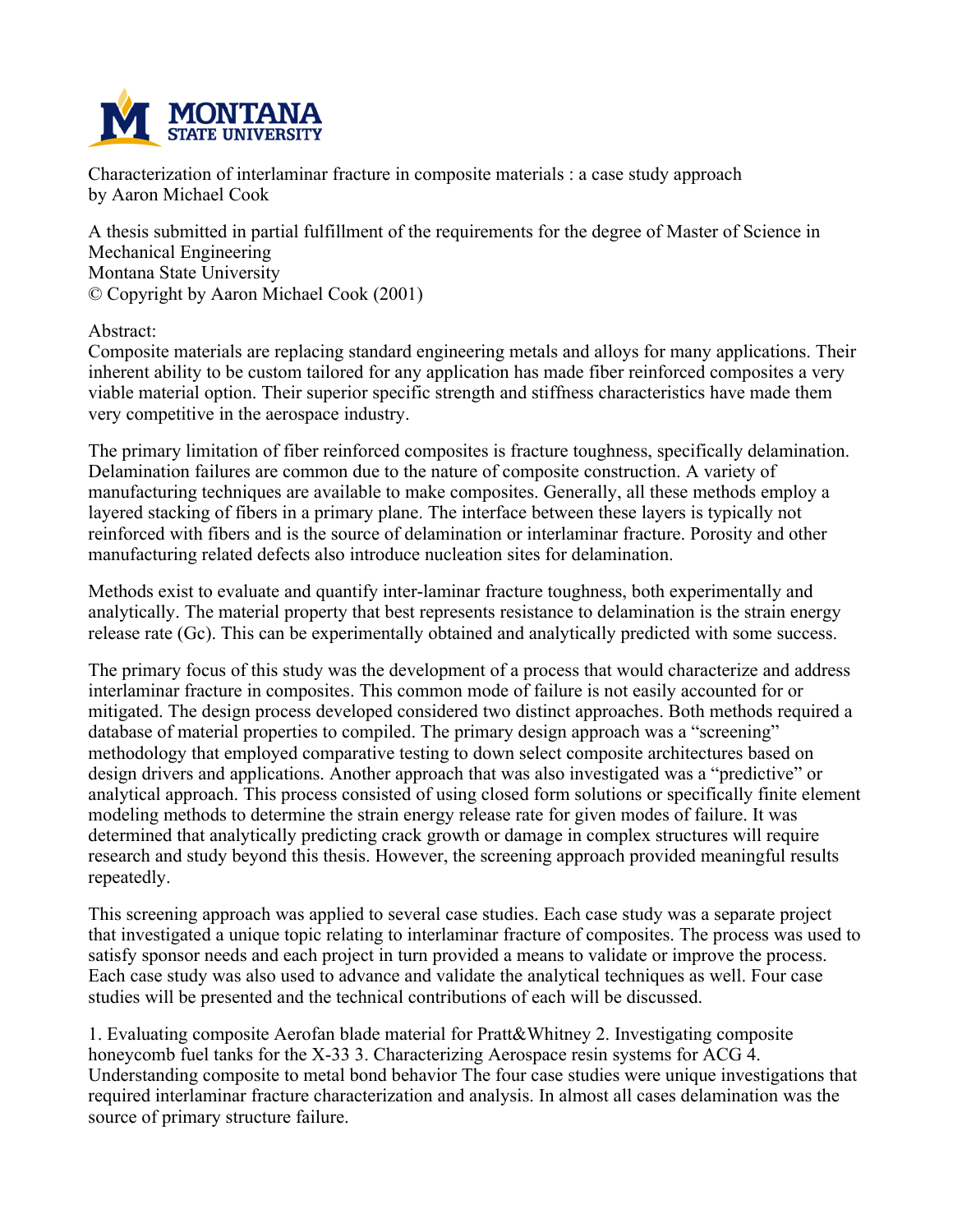## CHARACTERIZATION OF INTERLAMINAR FRACTURE IN COMPOSITE **MATERIALS**

## A CASE STUDY APPROACH

by

Aaron Michael Cook

A thesis submitted in partial fulfillment of the requirements for the degree

 $of$ 

## Master of Science

 $in$ 

Mechanical Engineering

## MONTANA STATE UNIVERSITY-BOZEMAN Bozeman, Montana

**July 2001**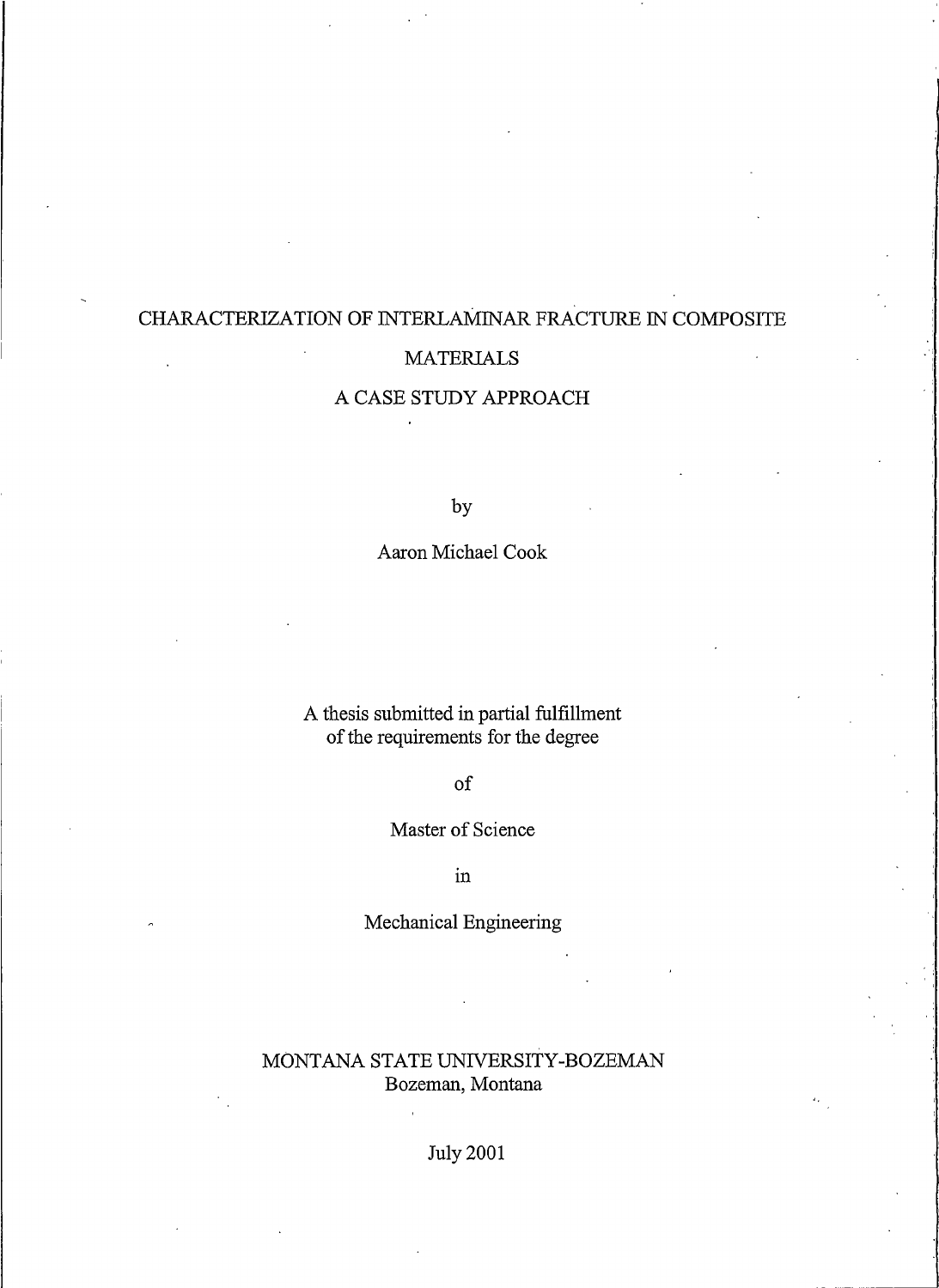# N378

## **APPROVAL**

## of a thesis submitted by

## **Aaron Michael Cook**

This thesis has been read by each member of the thesis committee and has been found to be satisfactory regarding content, English usage, format, citations, bibliographic style, and consistency, and is ready for submission to the College of Graduate Studies.

Dr. Douglas Cairns

Cavris

Approved for the Department of Mechanical & Industrial Engineering

Dr. Vic Cundy

(Signature)

 $\frac{7}{4}$ 

Approved for the College of Graduate Studies

11° Leod Signature)  $7 - 17 - 01$ 

Dr. Bruce McLeod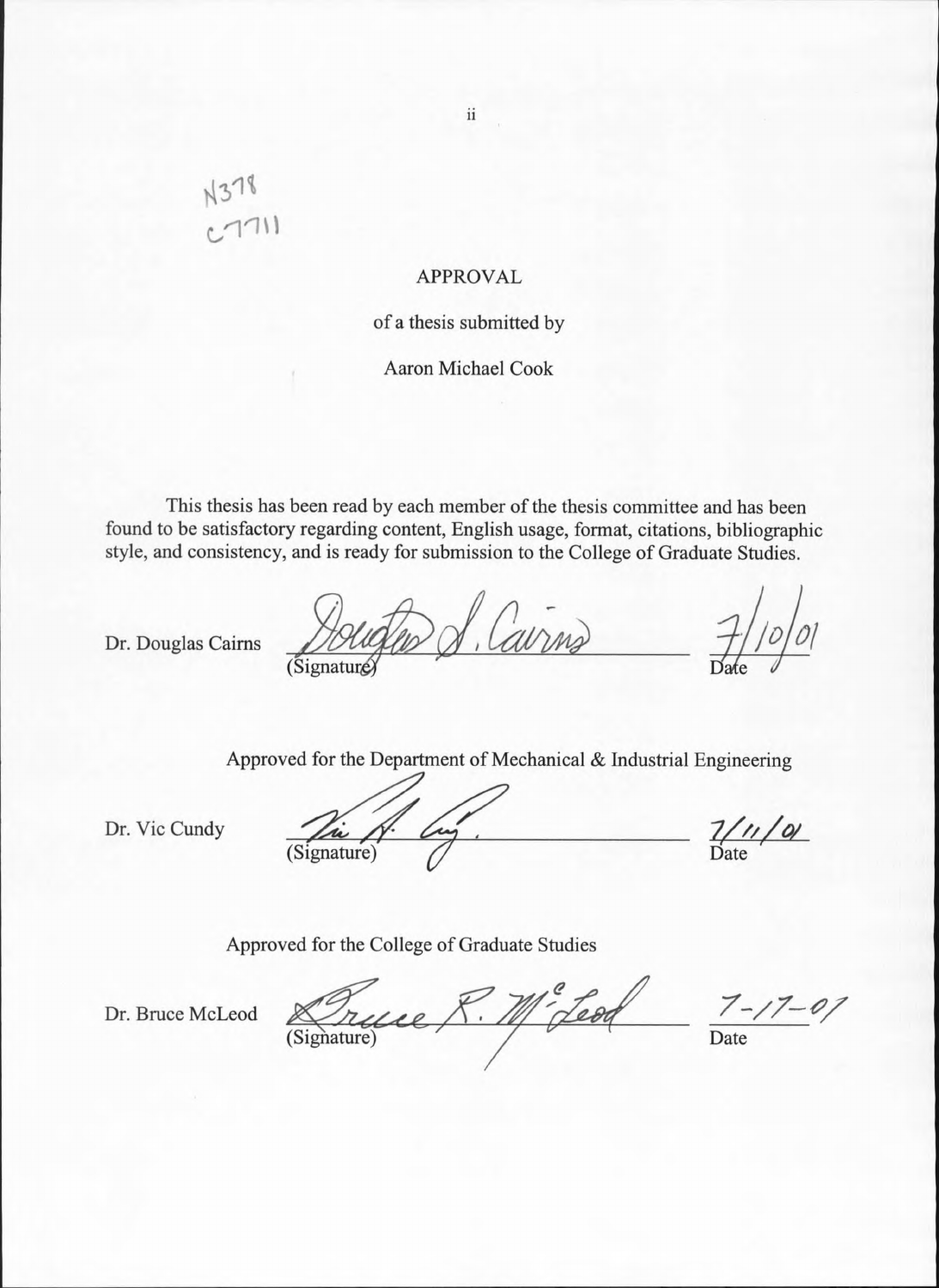## STATEMENT OF PERMISSION TO USE

In presenting this thesis in partial fulfillment of the requirements for a master's degree at Montana State University-Bozeman, I agree that the Library shall make it available to borrowers under rules of the Library.

If I have indicated my intention to copyright this thesis by including a copyright notice page, copying is allowable only for scholarly purposes, consistent with "fair use" as prescribed in the U.S. Copyright Law. Requests for permission for extended quotation from or reproduction of this thesis in whole or in parts may be granted only by the. copyright holder.

on Cook Signature Date

 $\rm iii$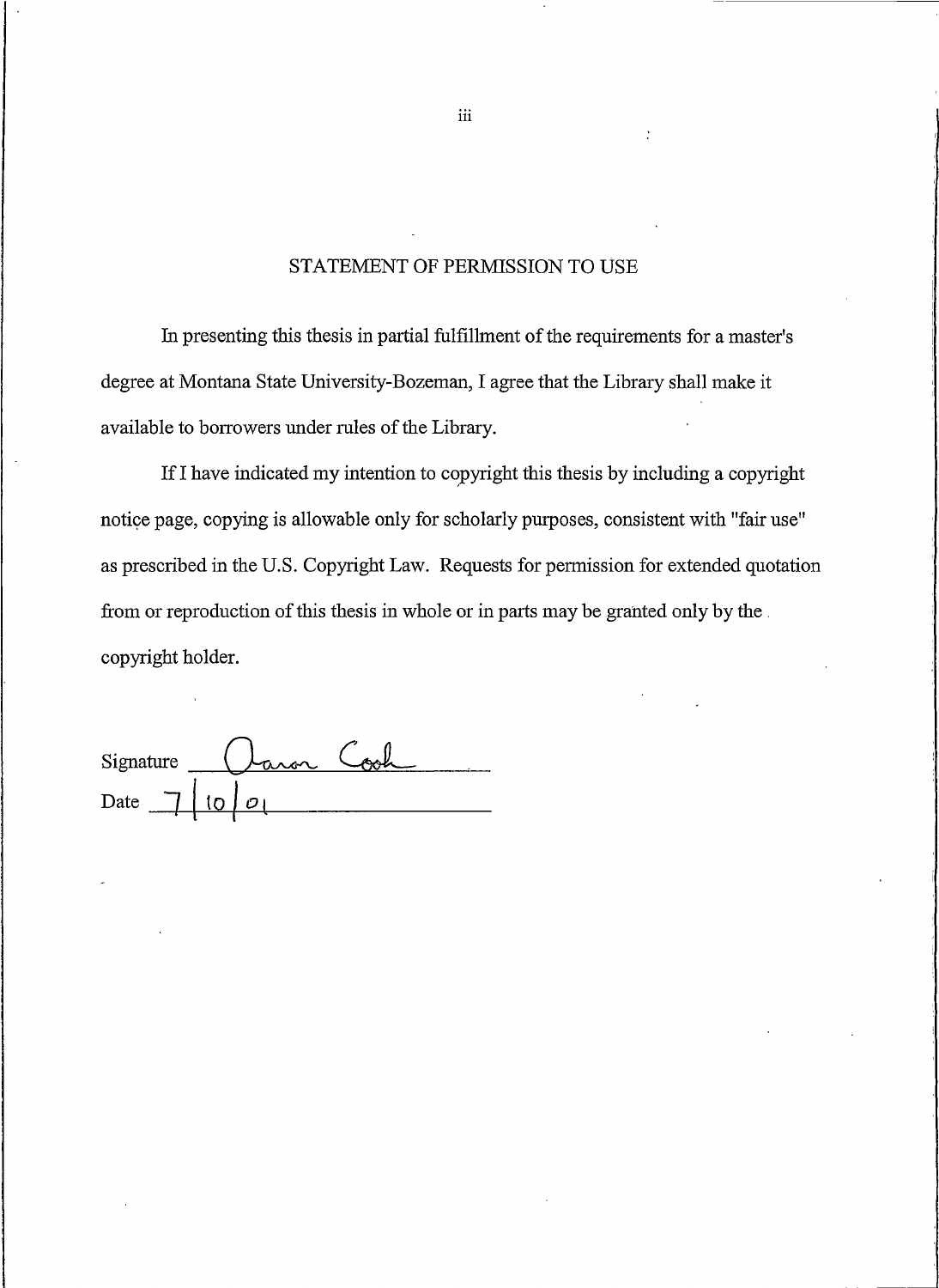## **ACKNOWLEDGMENTS**

I thank Dr. Douglas Cairns and Dr. John Mandell for their assistance and motivation in this research. I would also like to thank Dr. Ladean McKittrick for serving as a graduate committee member, and for providing guidance in the field of finite element analysis. Additional gratitude is offered to the sponsors involved in this study. Pratt & Whitney, AlliantechSystems, Advanced Composite Group, and the D.O.E. EPSCOR all provided funding and unique research opportunities. A special thanks is also extended to the members of the Composite Technology Research Team. Daniel Samborsky was especially helpful with his knowledge and suggestions for experimental testing. I am additionally thankful to Dr. Cundy and the Industrial and Mechanical Engineering Department's administrative team.

iv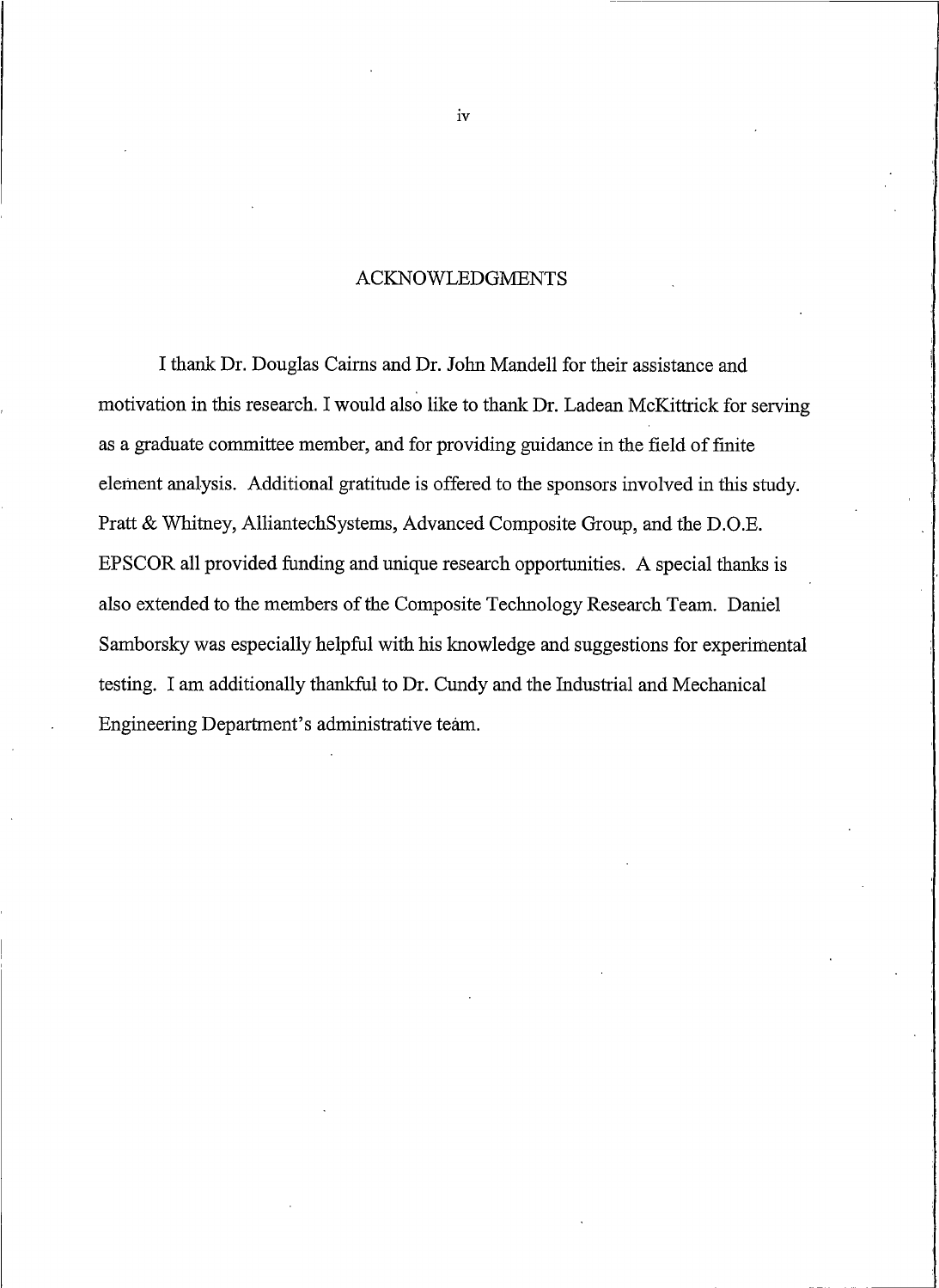## $\rm {TABLE~OF}$  (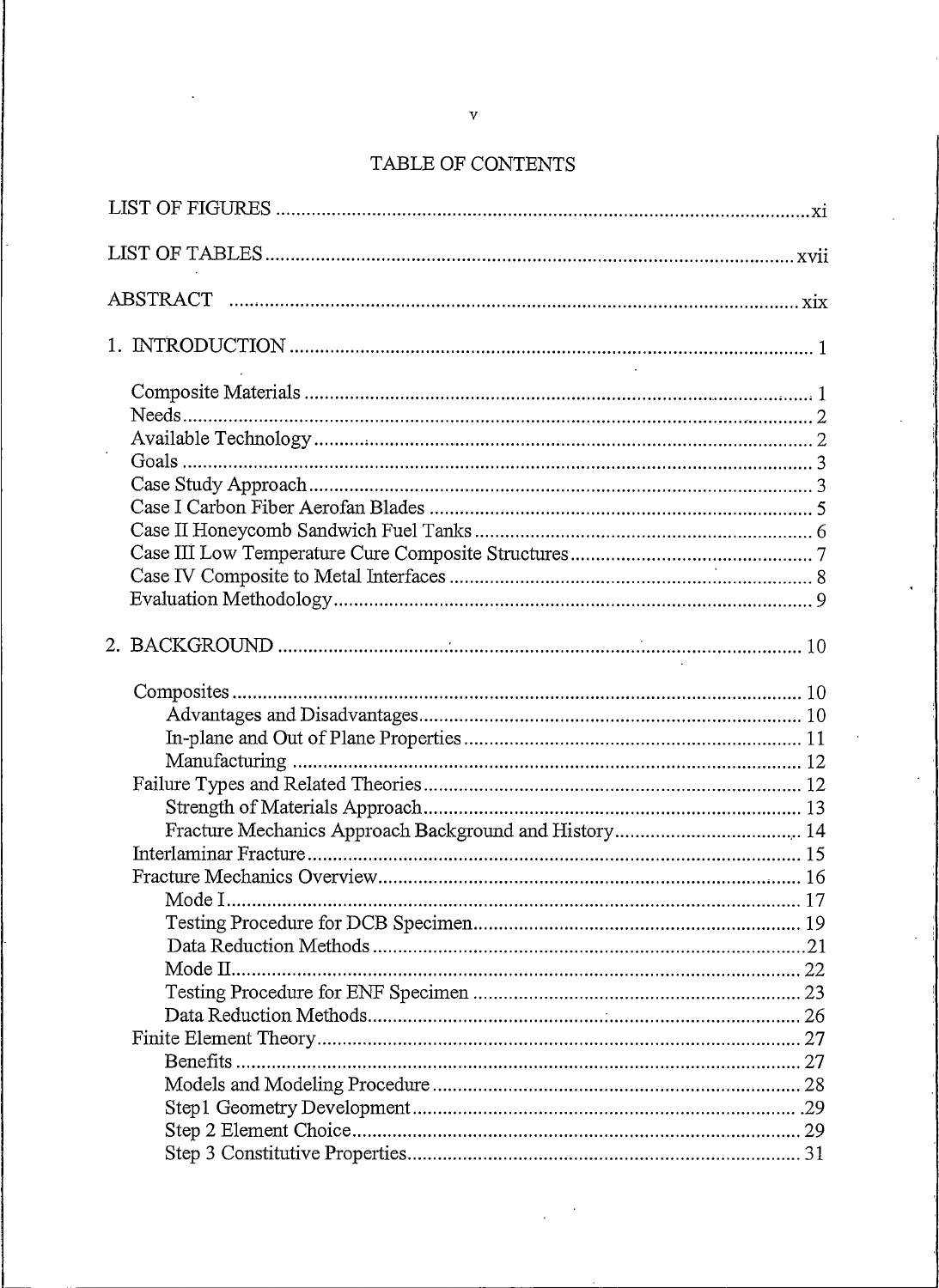| 3. INTERLAMINAR FRACTURE CHARACTERIZATION PROCESS 38  |  |
|-------------------------------------------------------|--|
|                                                       |  |
|                                                       |  |
|                                                       |  |
|                                                       |  |
|                                                       |  |
|                                                       |  |
|                                                       |  |
|                                                       |  |
|                                                       |  |
|                                                       |  |
|                                                       |  |
|                                                       |  |
|                                                       |  |
|                                                       |  |
|                                                       |  |
|                                                       |  |
| 4. CASE STUDY I COMPOSITE AEROFAN BLADE EVALUATION 54 |  |
|                                                       |  |
|                                                       |  |
|                                                       |  |
|                                                       |  |
|                                                       |  |
|                                                       |  |
|                                                       |  |
|                                                       |  |
|                                                       |  |
|                                                       |  |
|                                                       |  |
|                                                       |  |
|                                                       |  |
|                                                       |  |
|                                                       |  |
|                                                       |  |
|                                                       |  |

 $\overline{\phantom{a}}$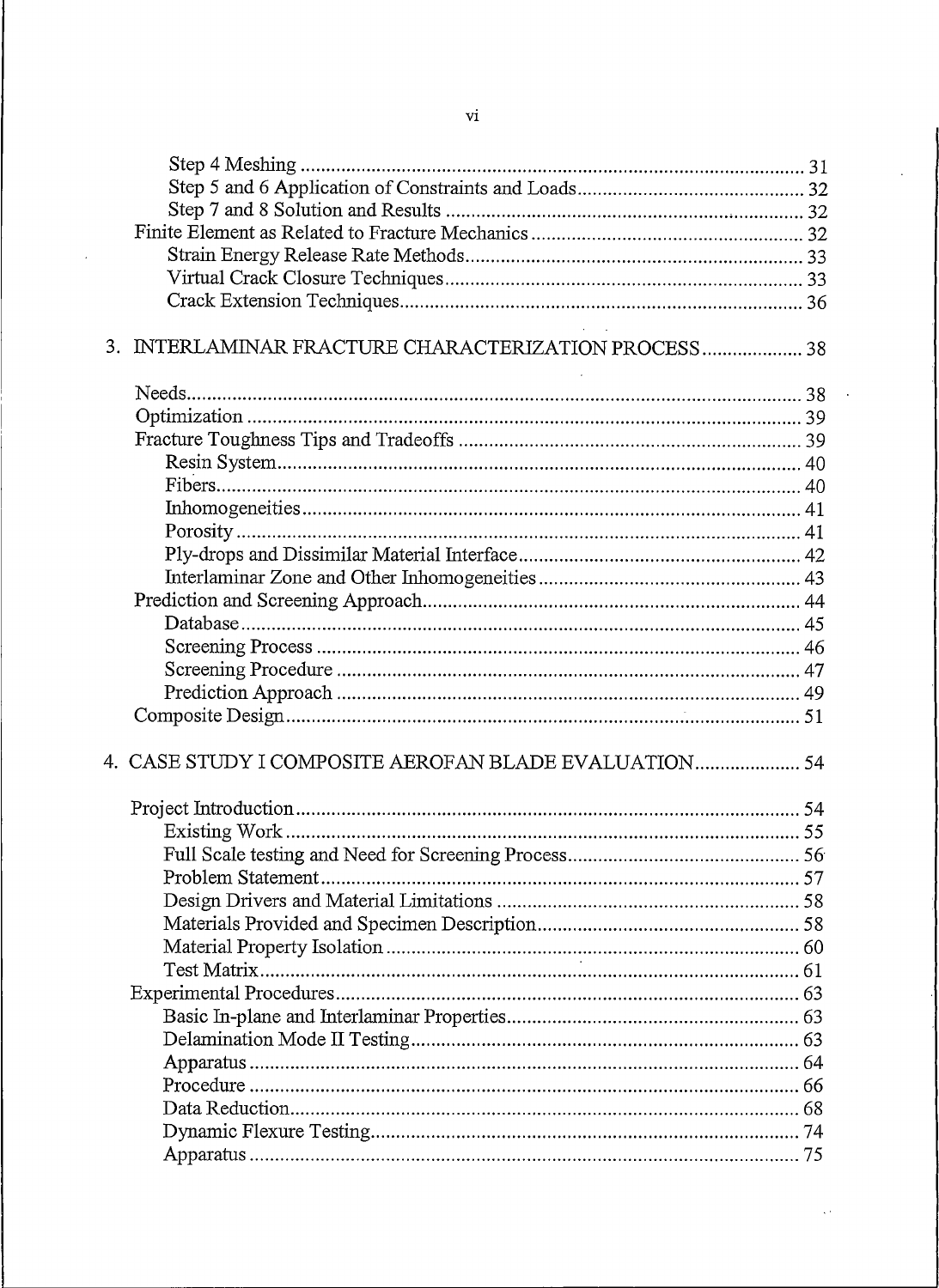| 5. CASE STUDY II HONEYCOMB FUEL TANK INVESTIGATION 108 |  |
|--------------------------------------------------------|--|
|                                                        |  |
|                                                        |  |
|                                                        |  |
|                                                        |  |
|                                                        |  |
|                                                        |  |
|                                                        |  |
|                                                        |  |
|                                                        |  |
|                                                        |  |
|                                                        |  |
|                                                        |  |
|                                                        |  |
|                                                        |  |
|                                                        |  |
|                                                        |  |
|                                                        |  |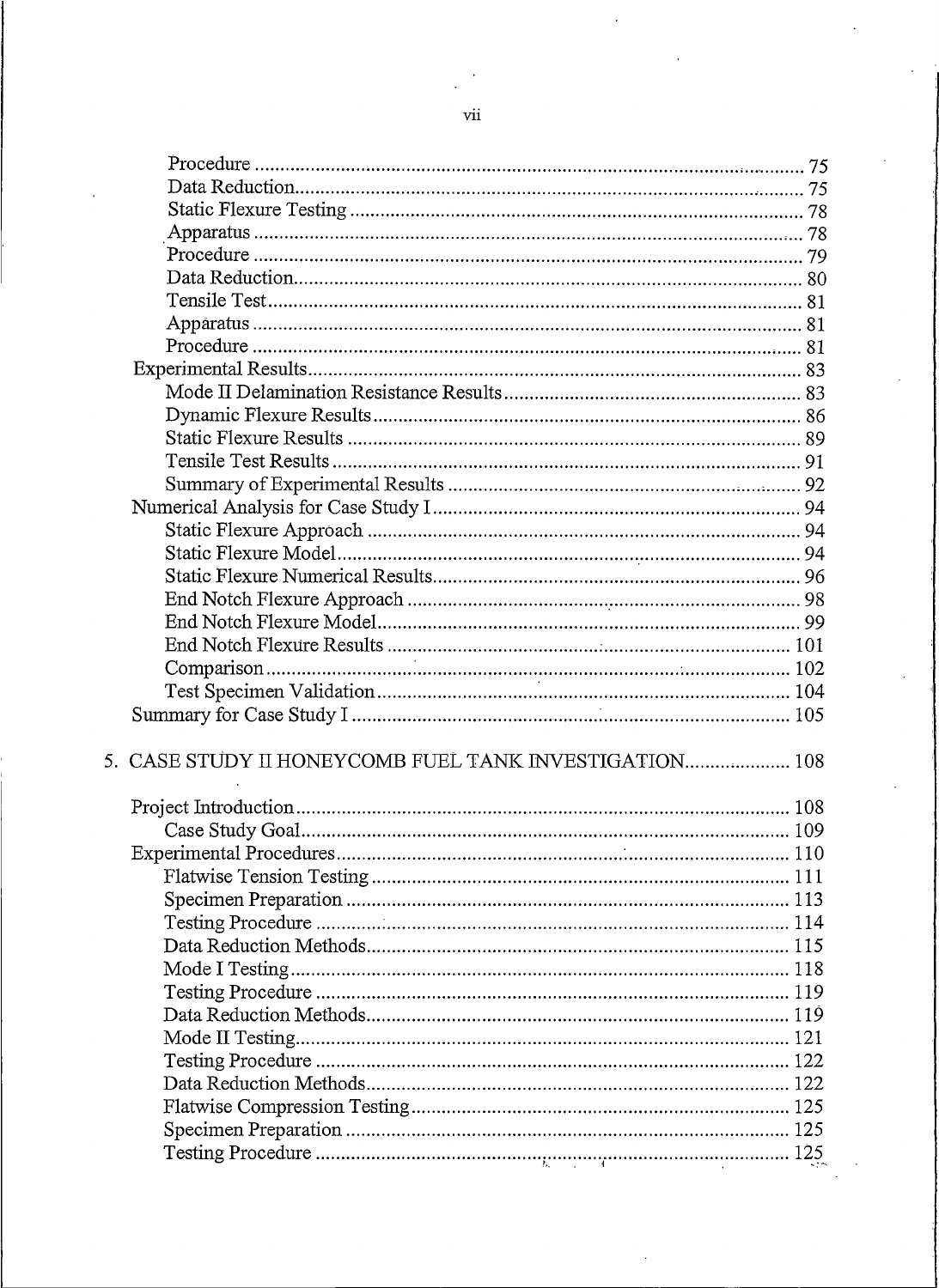| Numerical Analysis of Honeycomb Fuel Tank Investigation 142 |  |
|-------------------------------------------------------------|--|
|                                                             |  |
|                                                             |  |
|                                                             |  |
|                                                             |  |
|                                                             |  |
|                                                             |  |
|                                                             |  |
|                                                             |  |
|                                                             |  |
|                                                             |  |
|                                                             |  |
|                                                             |  |
|                                                             |  |
|                                                             |  |
|                                                             |  |
|                                                             |  |
|                                                             |  |
|                                                             |  |
|                                                             |  |
|                                                             |  |
|                                                             |  |
|                                                             |  |
|                                                             |  |
|                                                             |  |
|                                                             |  |
|                                                             |  |
|                                                             |  |
|                                                             |  |
|                                                             |  |
|                                                             |  |
|                                                             |  |
|                                                             |  |
|                                                             |  |
|                                                             |  |
|                                                             |  |
|                                                             |  |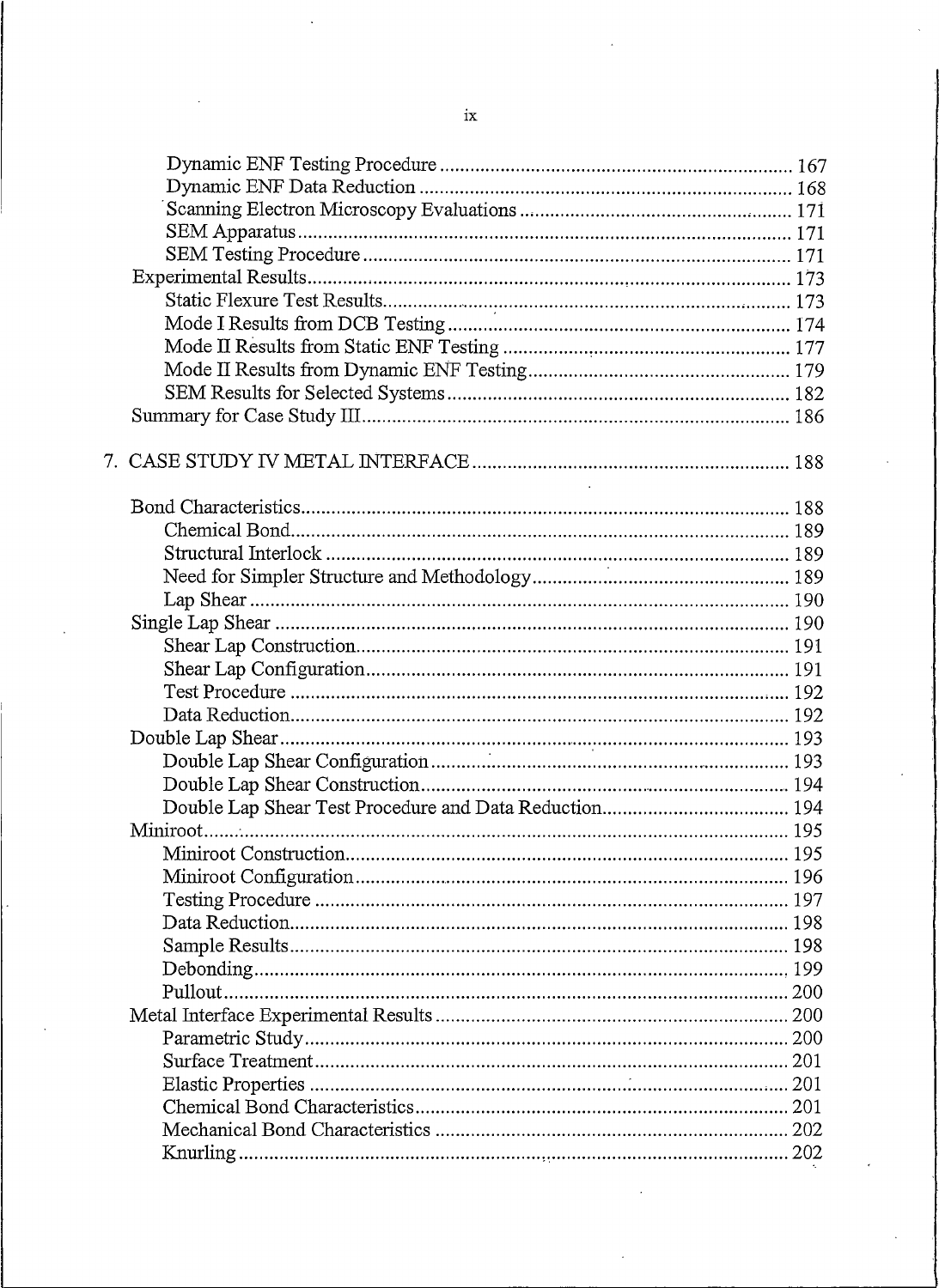| Case Study III Aerospace Composite Resin Characterization 228 |  |
|---------------------------------------------------------------|--|
|                                                               |  |
|                                                               |  |
|                                                               |  |
|                                                               |  |
|                                                               |  |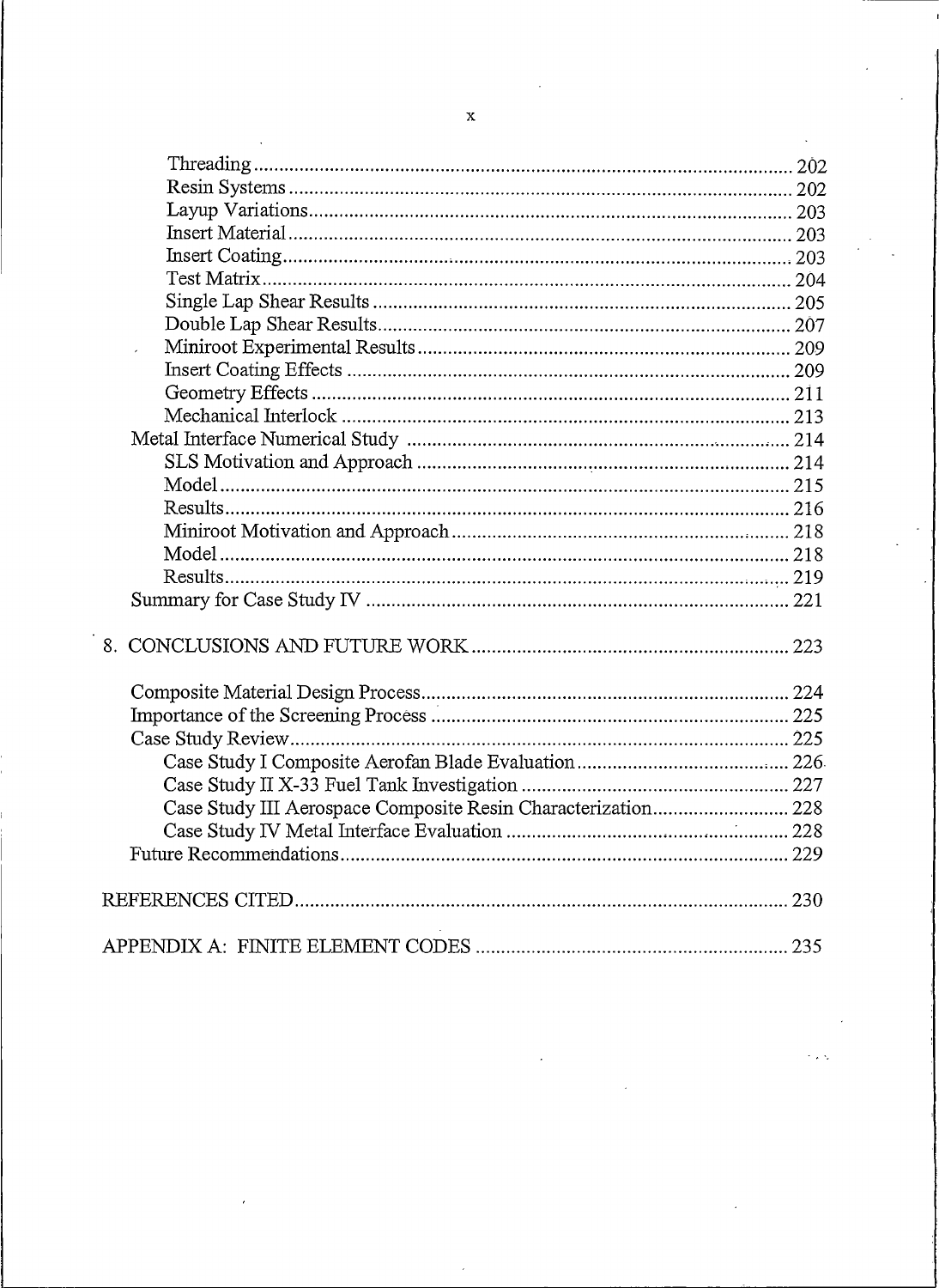## LIST OF FIGURES

| Figure                                                               | Page |
|----------------------------------------------------------------------|------|
|                                                                      |      |
|                                                                      |      |
|                                                                      |      |
|                                                                      |      |
|                                                                      |      |
|                                                                      |      |
|                                                                      |      |
|                                                                      |      |
|                                                                      |      |
| 2.6 Mode I Fracture Propagation Behavior of a Composite Specimen  20 |      |
|                                                                      |      |
|                                                                      |      |
|                                                                      |      |
|                                                                      |      |
|                                                                      |      |
|                                                                      |      |
|                                                                      |      |
|                                                                      |      |
|                                                                      |      |
|                                                                      |      |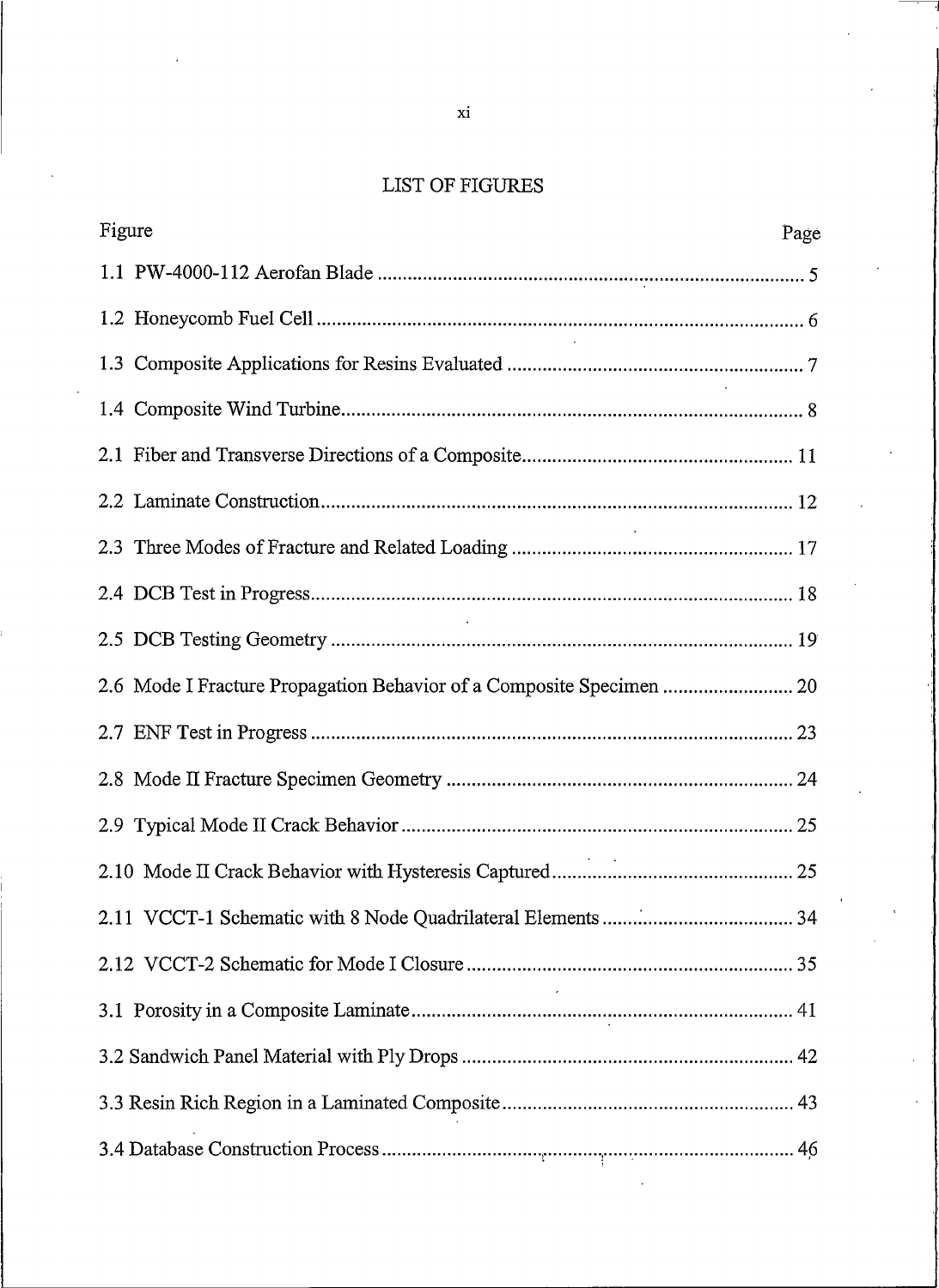|      | 4.1 Example of Impact and Dynamic Flex Testing Rectangular Specimen  60 |  |
|------|-------------------------------------------------------------------------|--|
|      |                                                                         |  |
|      |                                                                         |  |
|      |                                                                         |  |
|      |                                                                         |  |
|      |                                                                         |  |
|      |                                                                         |  |
|      |                                                                         |  |
|      |                                                                         |  |
|      |                                                                         |  |
|      |                                                                         |  |
|      |                                                                         |  |
|      |                                                                         |  |
|      |                                                                         |  |
|      |                                                                         |  |
|      |                                                                         |  |
|      |                                                                         |  |
|      |                                                                         |  |
|      |                                                                         |  |
|      | 4.20 Comparison of Experimental Static Flexure Results to Numerical  96 |  |
| 4.21 |                                                                         |  |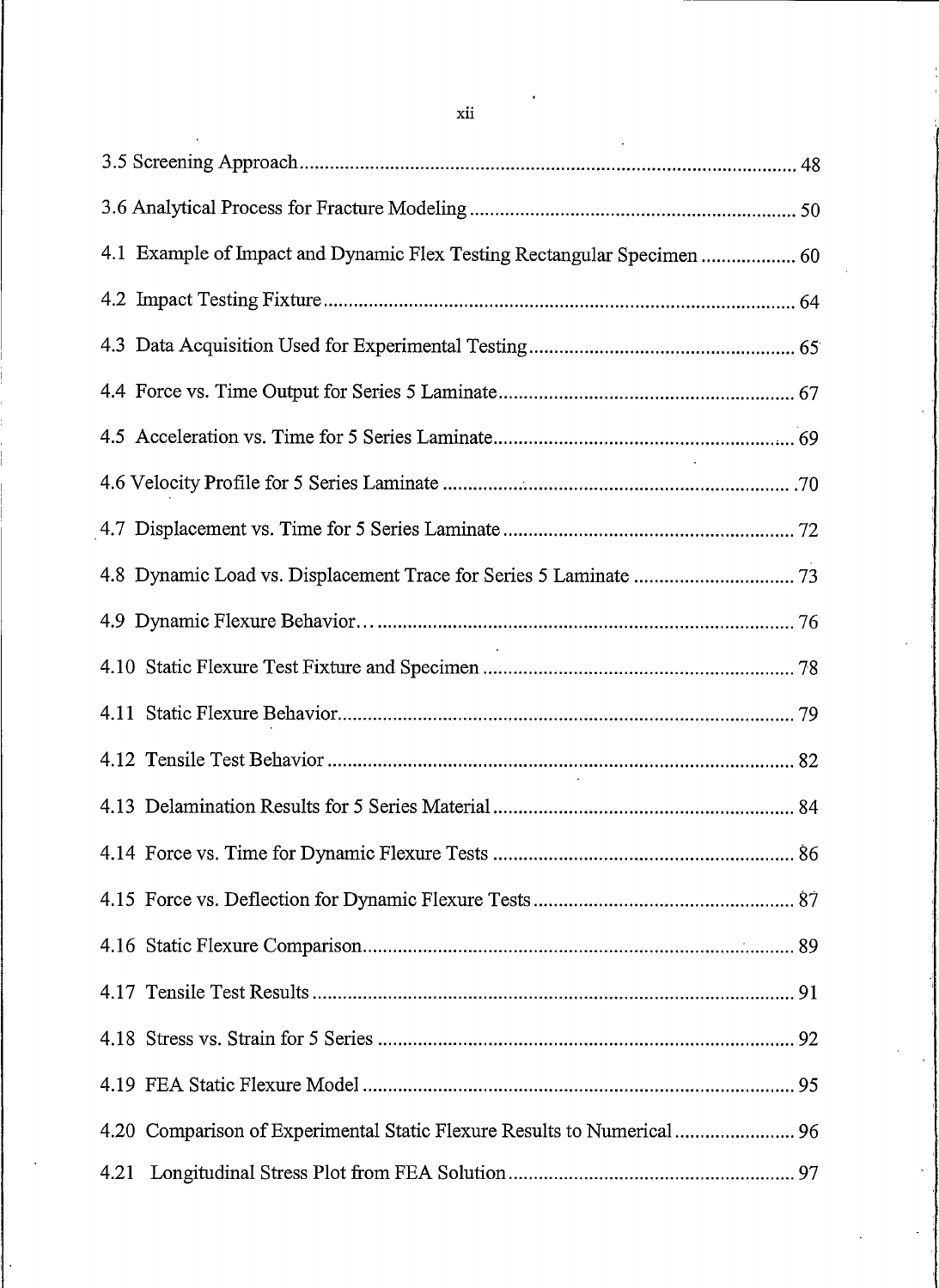| 4.23 Friction Effects on Predicted Mode II Fracture Toughness 103          |
|----------------------------------------------------------------------------|
|                                                                            |
|                                                                            |
| 5.3 Mounting (Glue) Fixture Used to Attach Tabs to Specimen  112           |
| 5.4 Flatwise Tension Specimen Complete with Attached Tabs  114             |
| 5.5 Testing Jig with Universal Pivoting Capability (flexible coupler)  115 |
|                                                                            |
|                                                                            |
|                                                                            |
|                                                                            |
|                                                                            |
|                                                                            |
| 5.11 Mode II Test Showing Constant Loading During Crack Growth 124         |
|                                                                            |
|                                                                            |
| 5.14 Graphical Behavior of Lobe 4 Material in Flatwise Tension  129        |
|                                                                            |
|                                                                            |
|                                                                            |
|                                                                            |
| 5.19 Comparison of Static Flexure and ENF Results for Lobe 4  139          |

 $\overline{a}$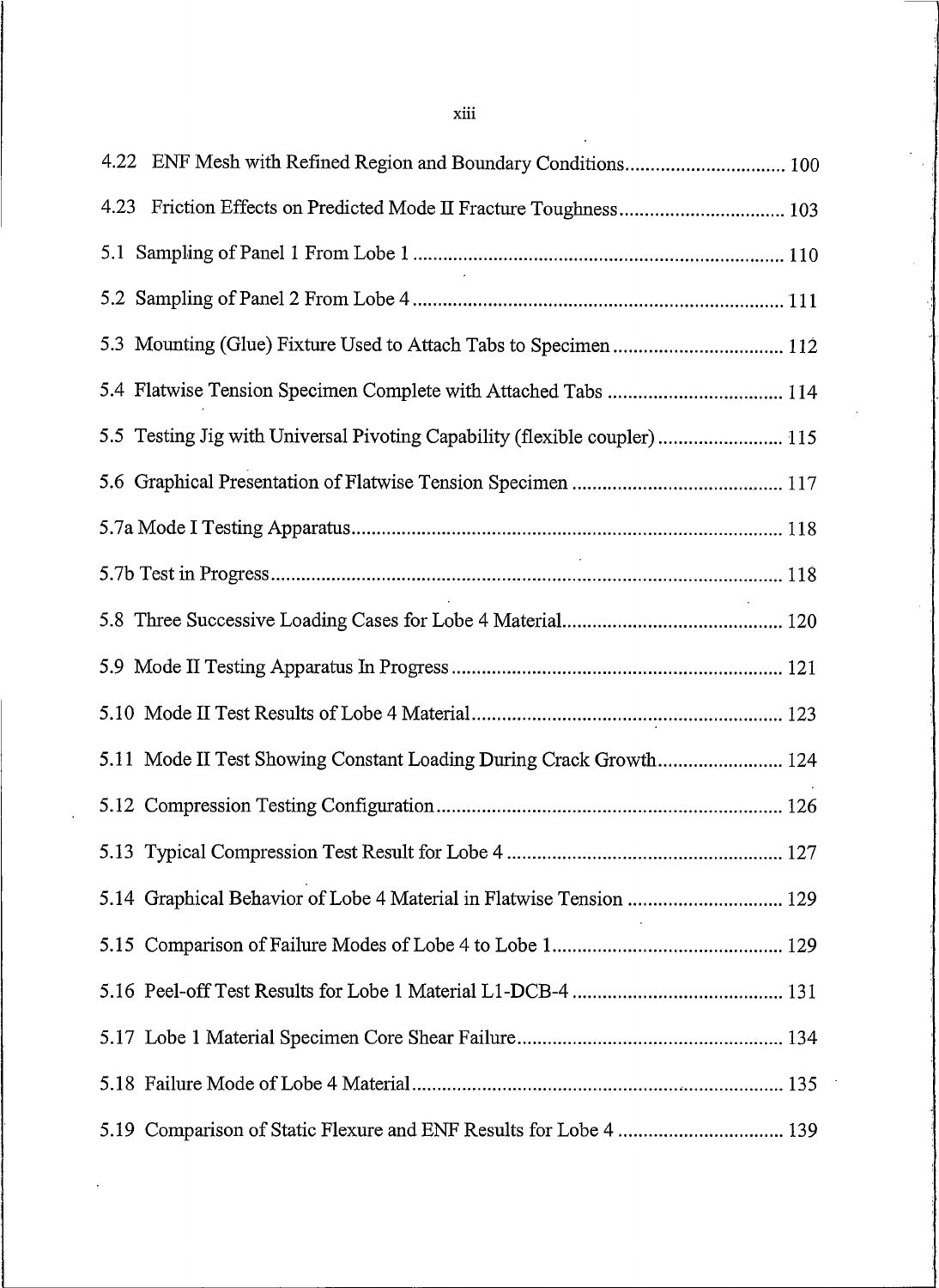| 6.8 Dynamic Load vs. Displacement Curve for 6868 XHTM Material  170       |  |
|---------------------------------------------------------------------------|--|
|                                                                           |  |
|                                                                           |  |
| 6.11 Mode II Fracture Toughness as a Function of Postcure Temperature 179 |  |
|                                                                           |  |
|                                                                           |  |
|                                                                           |  |
|                                                                           |  |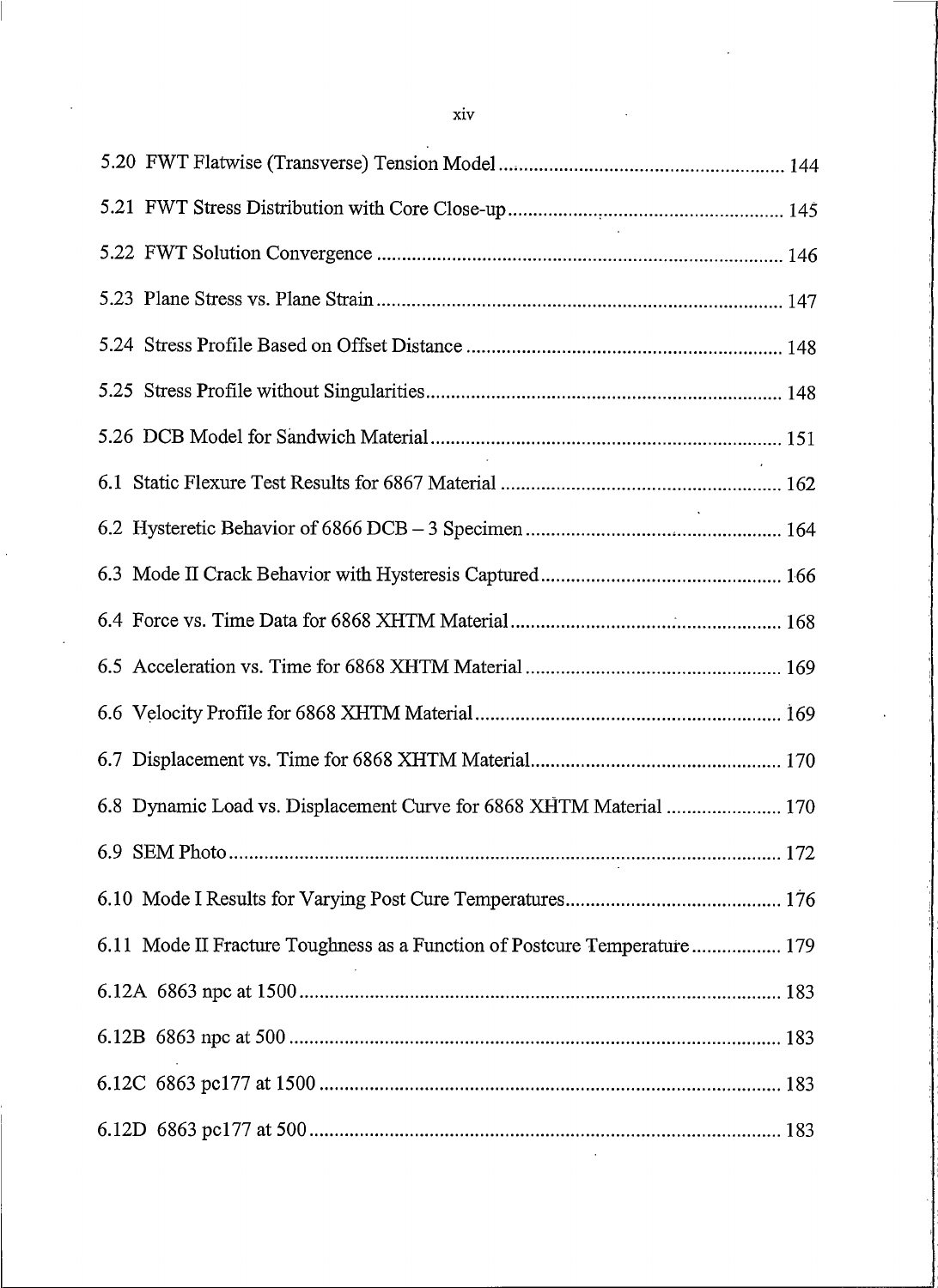| 7.10 Failure of 45 Degree Diamond Knurled Steel Insert Miniroot 213       |  |
|---------------------------------------------------------------------------|--|
| 7.11                                                                      |  |
|                                                                           |  |
| 7.13 Lap Shear Analytical and Numerical Results for Etched Vinylester 217 |  |
|                                                                           |  |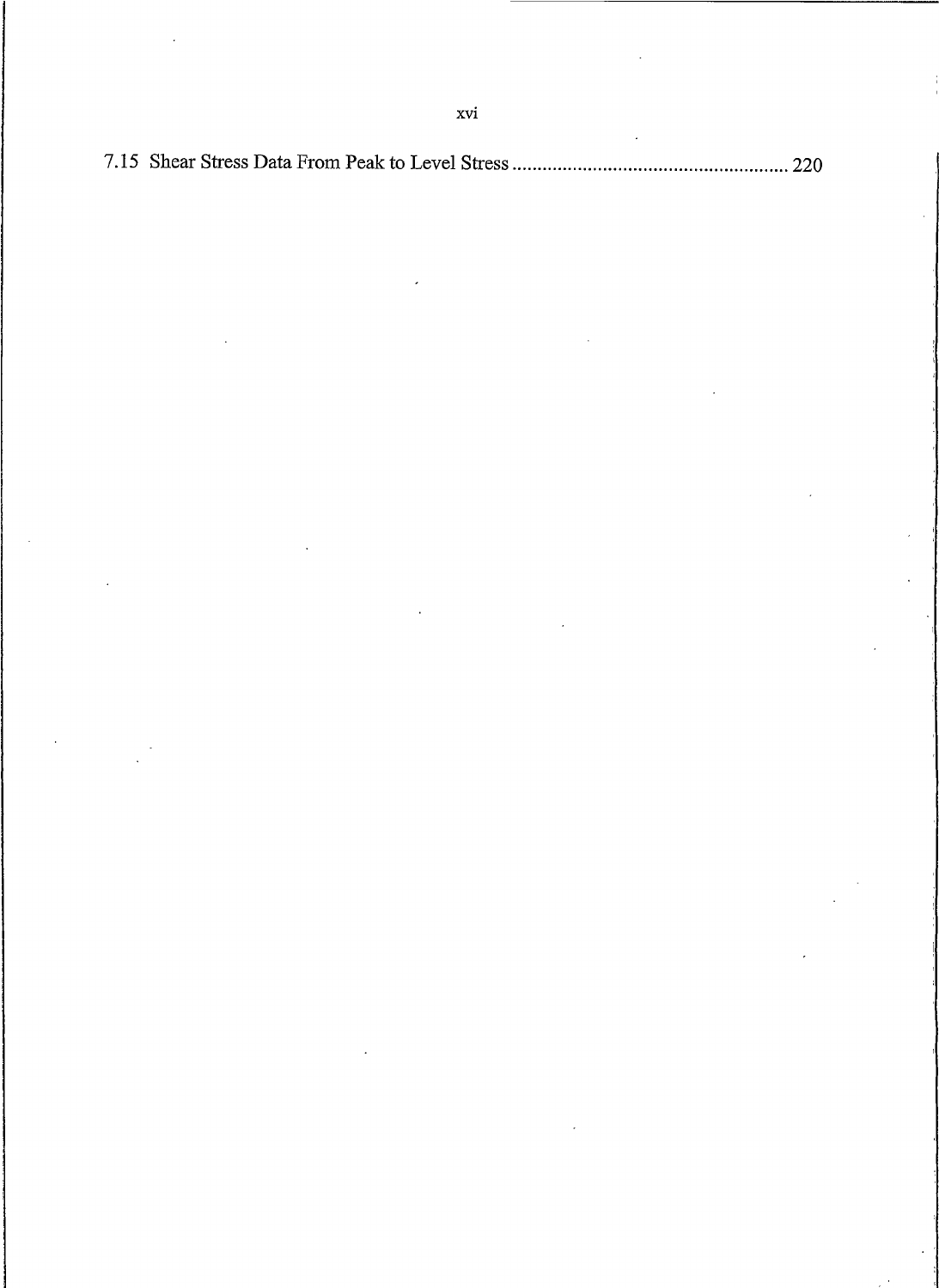## LIST OF TABLES

| Table                                                                   | Page |
|-------------------------------------------------------------------------|------|
|                                                                         |      |
| Catastrophies Due to Fracture of Statically Loaded Structures 15<br>2.1 |      |
|                                                                         |      |
| 4.2                                                                     |      |
|                                                                         |      |
|                                                                         |      |
| 4.4                                                                     |      |
|                                                                         |      |
|                                                                         |      |
|                                                                         |      |
|                                                                         |      |
| 5.2                                                                     |      |
|                                                                         |      |
|                                                                         |      |
|                                                                         |      |
|                                                                         |      |
| 5.7 Summary of Compression Test Results for Lobe 1 and Lobe 4 141       |      |
| 5.8                                                                     |      |
| 5.9                                                                     |      |
|                                                                         |      |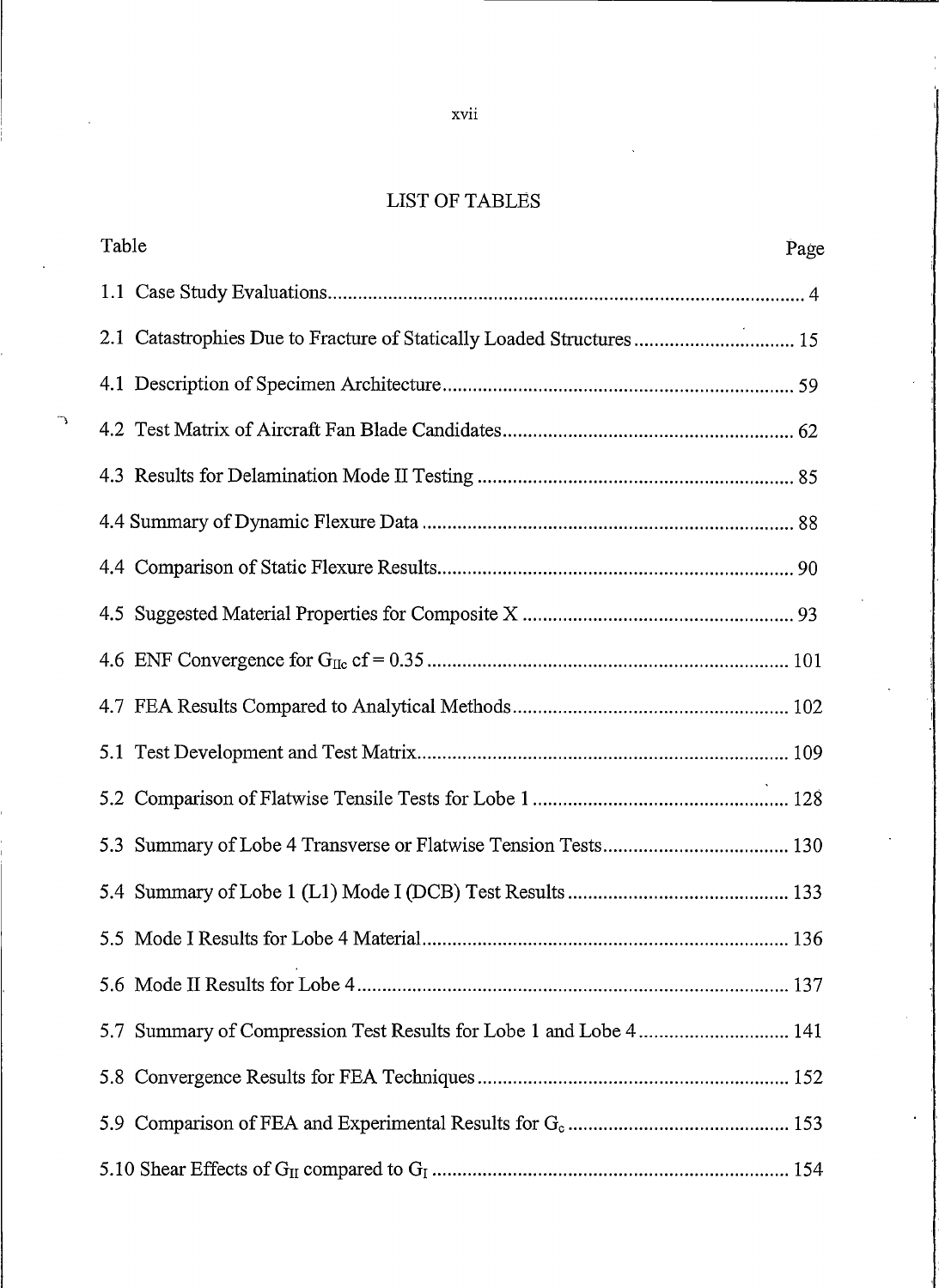| 7.1 Test Matrix for Composite and Metal Interface Investigation 204 |  |
|---------------------------------------------------------------------|--|
|                                                                     |  |
|                                                                     |  |
|                                                                     |  |
|                                                                     |  |
|                                                                     |  |

## xviii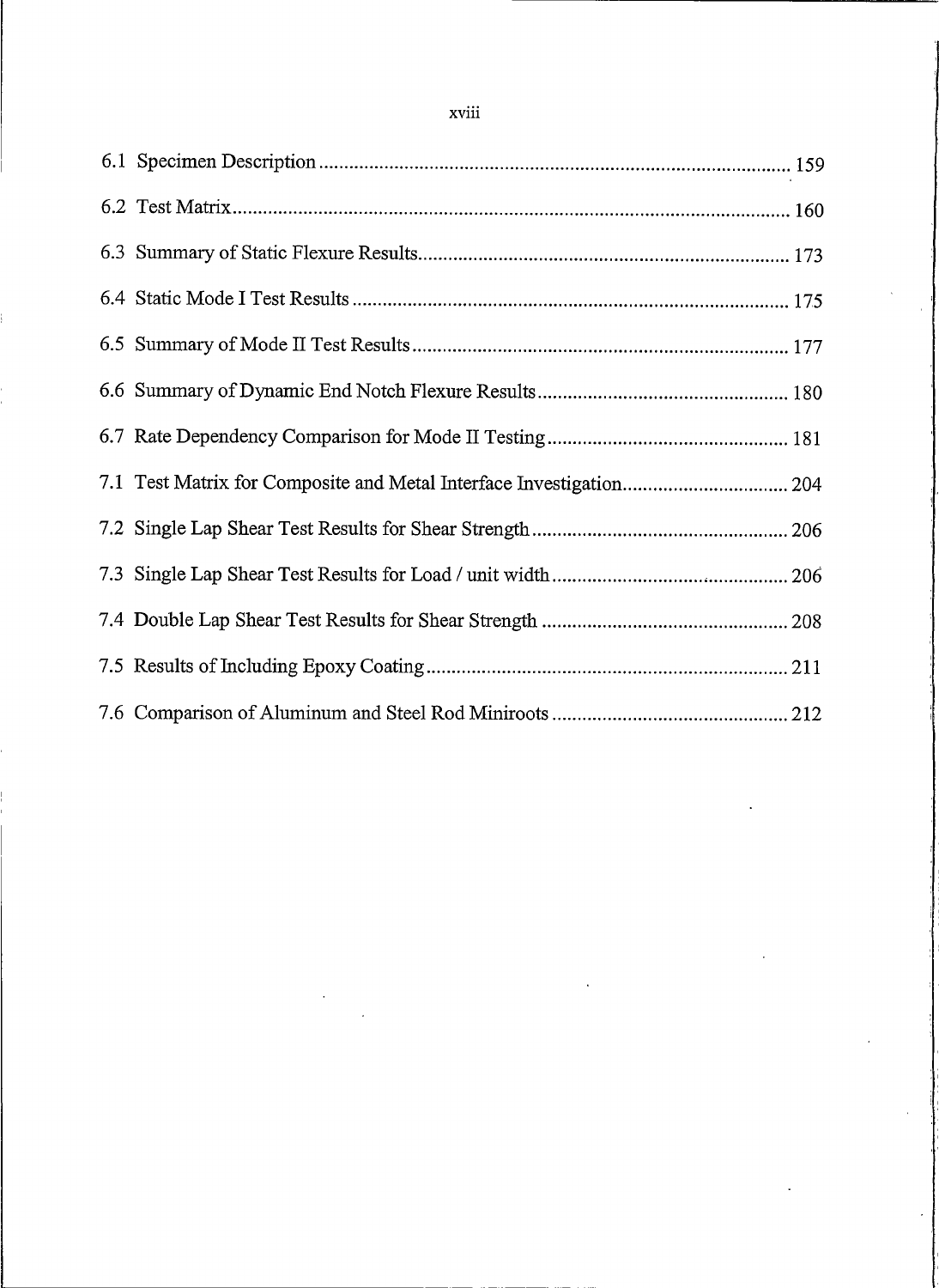### **ABSTRACT**

Composite materials are replacing standard engineering metals and alloys for many applications. Their inherent ability to be custom tailored for any application has made fiber reinforced composites a very viable material option. Their superior specific strength and stiffness characteristics have made them very competitive in the aerospace industry.

The primary limitation of fiber reinforced composites is fracture toughness, specifically delamination. Delamination failures are common due to the nature of composite construction. A variety of manufacturing techniques are available to make composites. Generally, all these methods employ a layered stacking of fibers in a primary plane. The interface between these layers is typically not reinforced with fibers and is the source of delamination or interlaminar fracture. Porosity and other manufacturing related defects also introduce nucleation sites for delamination.

Methods exist to evaluate and quantify inter-laminar fracture toughness, both experimentally and analytically. The material property that best represents resistance to delamination is the strain energy release rate  $(G_c)$ . This can be experimentally obtained and analytically predicted with some success.

The primary focus of this study was the development of a process that would characterize and address interlaminar fracture in composites. This common mode of failure is not easily accounted for or mitigated. The design process developed considered two distinct approaches. Both methods required a database of material properties to compiled. The primary design approach was a "screening" methodology that employed comparative testing to down select composite architectures based on design drivers and applications. Another approach that was also investigated was a "predictive" or analytical approach. This process consisted of using closed form solutions or specifically finite element modeling methods to determine the strain energy release rate for given modes of failure. It was determined that analytically predicting crack growth or damage in complex structures will require research and study beyond this thesis. However, the screening approach provided meaningful results repeatedly.

This screening approach was applied to several case studies. Each case study was a separate project that investigated a unique topic relating to interlaminar fracture of composites. The process was used to satisfy sponsor needs and each project in turn provided a means to validate or improve the process. Each case study was also used to advance and validate the analytical techniques as well. Four case studies will be presented and the technical contributions of each will be discussed.

- $1<sub>1</sub>$ Evaluating composite Aerofan blade material for Pratt&Whitney
- $\overline{2}$ . Investigating composite honeycomb fuel tanks for the X-33
- $3<sub>1</sub>$ Characterizing Aerospace resin systems for ACG
- Understanding composite to metal bond behavior 4.

The four case studies were unique investigations that required interlaminar fracture characterization and analysis. In almost all cases delamination was the source of primary structure failure.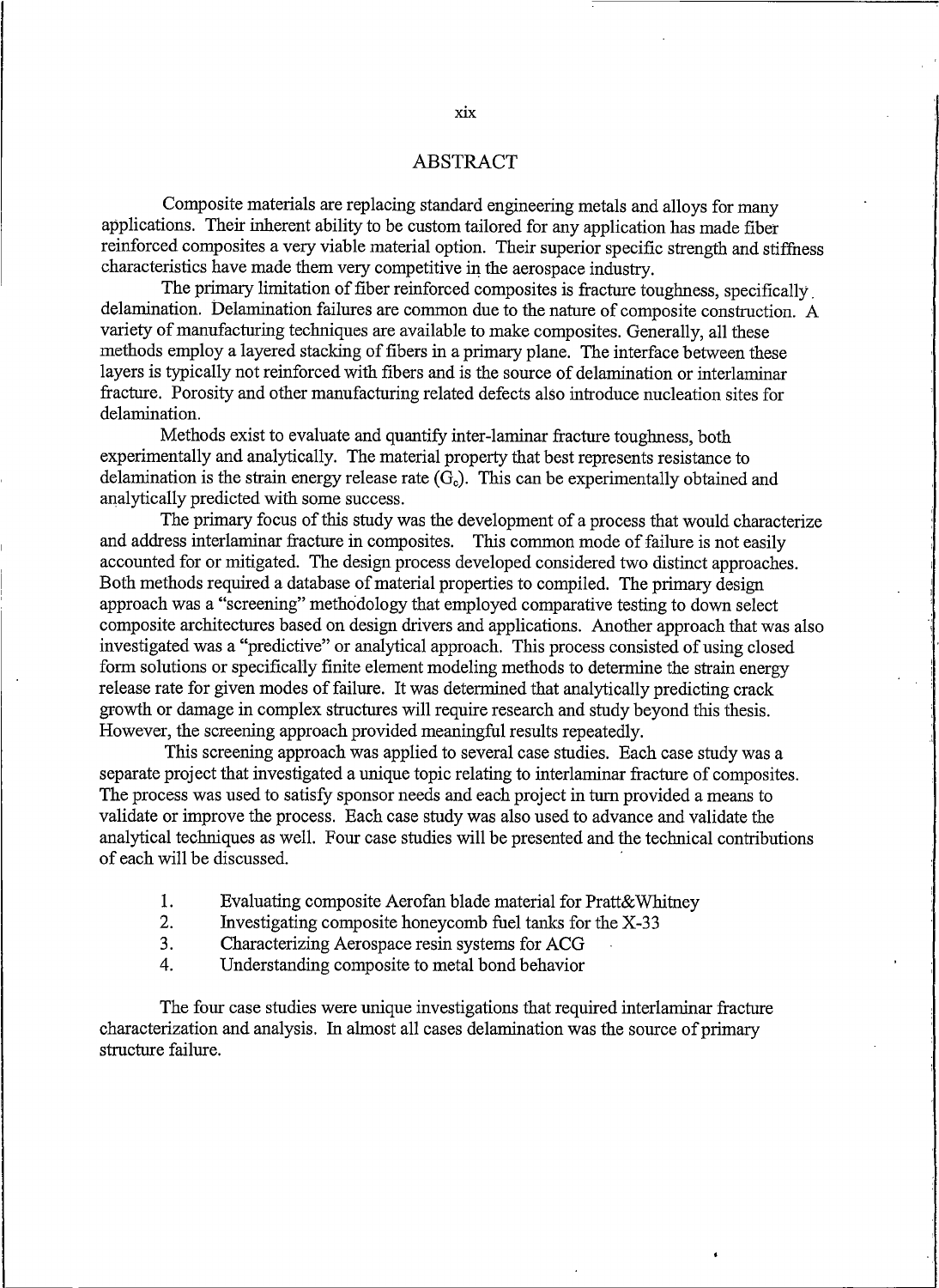### **CHAPTER 1**

### **INTRODUCTION**

This focus of this study is on the delamination and interlaminar fracture performance of composite materials. General testing methods and procedures were employed to evaluate the fracture performance of sponsor supplied materials. Additionally, various methods of analysis were used for fracture toughness evaluation, including FEA (finite element analysis). Guidelines were generated for improving design with regard to fracture toughness. A general methodology for the characterization of composite laminates was developed employing standard procedures and analysis techniques.

### **Composite Materials**

Fiber reinforced composite materials are replacing standard isotropic materials in many applications. Aerospace vehicles, aircraft, marine equipment, and common items such as civil structures, prosthetic devices, and sports equipment are currently being constructed of such composite materials.

The primary advantage of composite materials is their inherent ability to be custom tailored to a specific design situation. Constituents like fibers and matrix material can be used in different combinations, amounts, and architectures to obtain an optimal material composition.

A major drawback to laminated composite materials stems from the manufacturing process used to construct them. Placing fabric or fibers in strata to obtain

 $\mathbf{1}$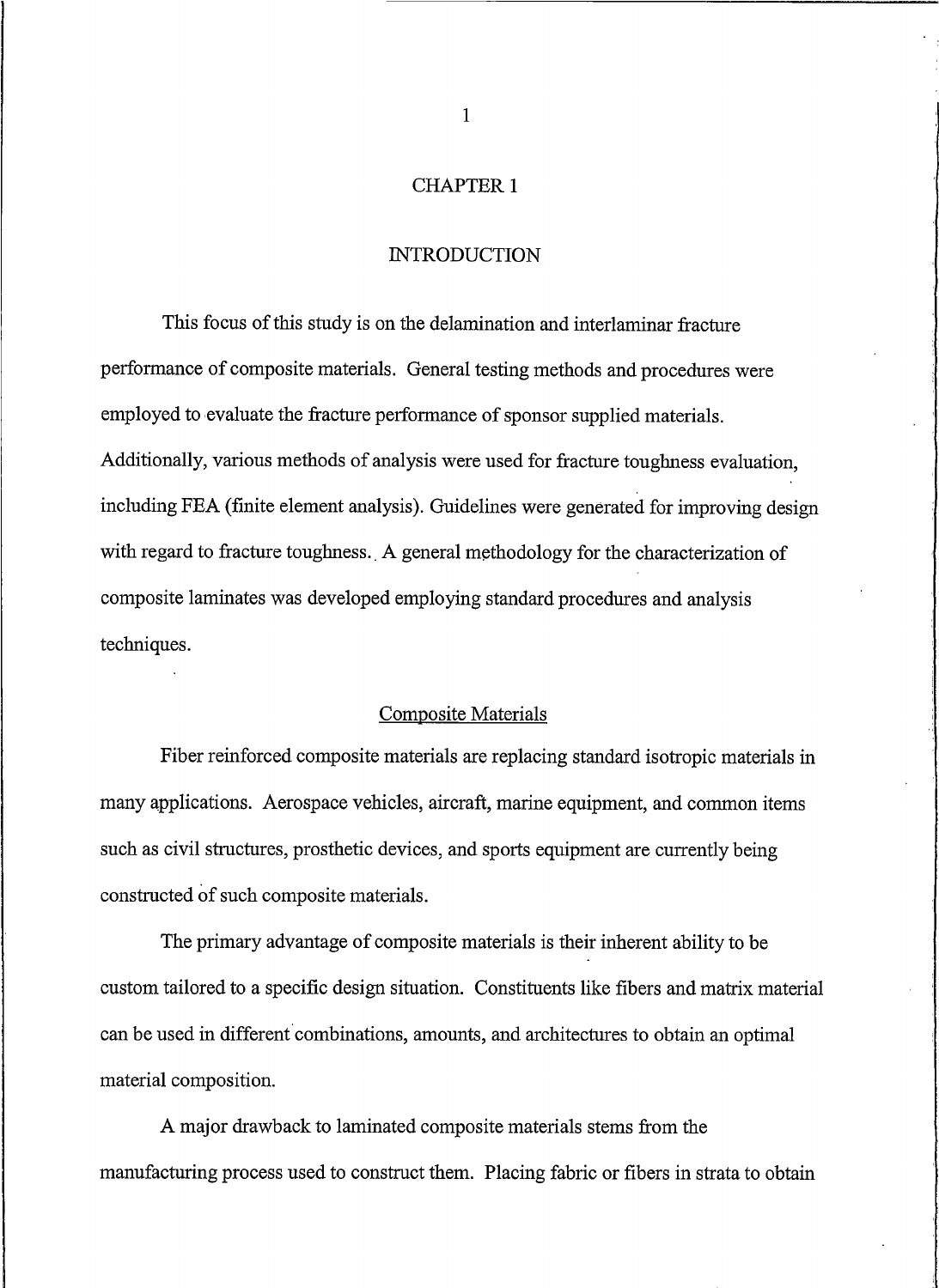a desired architecture allows resin rich layers to form between fabric layers. These regions are without reinforcement and are prone to develop discontinuities such as pores and voids. The performance of the composite material at these locations is dominated by the properties of the resin. Often the failure of a composite structure begins with the separation of these layers or delamination.

## Needs

Composite designers and engineers recognize delamination as a primary failure mode. Unfortunately, modeling and predicting this behavior is not easy. In general, designers and engineers have the ability to implement a stress analysis and utilize this in parallel with empirically obtained strength data. In the case of engineering composites, fracture toughness and delamination resistance are not as easily accounted for. A general need exists for an organized approach that designers can use to evaluate and improve interlaminar fracture properties and capabilities. Both database-prediction and screening schemes are viable and will be discussed.

## Available Technology

As stated previously, procedures regarding the design of laminated composites are abundant [Jones (1999), Hyer (1998), and Tsai (1988)]. Classical lamination theory can be applied to determine an appropriate composite architecture. However, techniques for designing a delamination resistant material with necessary interlaminar fracture toughness properties for service, are not as well established.

Testing procedures, failure criteria, and finite element analysis techniques are at the engineer's disposal to evaluate and predict interlaminar fracture toughness of

 $\overline{2}$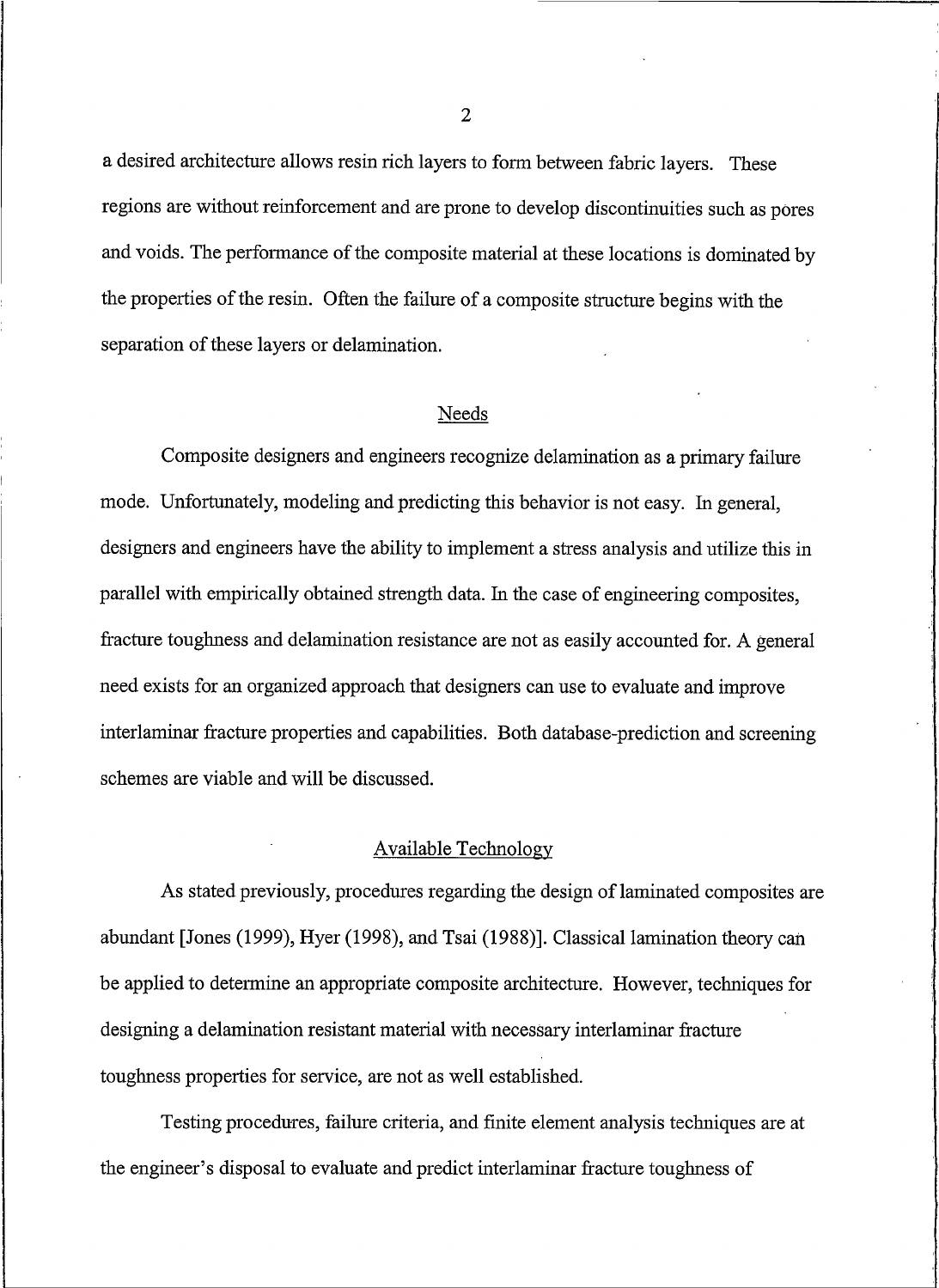composite materials. These available technologies can be combined and expressed in terms of a general methodology for fracture performance evaluation. In turn, this methodology can be employed to enhance the performance of composite structures.

Montana State University's Composite Technology Team has routinely investigated delamination type failures [Orozco (1999)]. Standard test procedures have been applied to unidirectional laminated composites to evaluate and quantify fracture toughness. These procedures have been focused at the evaluation of resin performance in composite architectures. Significant effort has been directed at applying finite element analysis and fracture techniques to the evaluation of these baseline composites. Studies have also been extended towards applying these procedures to more complex structures, such as T-sections [Haugen (1998) and Morehead (2000)].

### Goals

Ultimately the procedures and techniques used to quantify the fracture toughness performance of composite specimens can be used to predict failure of more complex composite structures. The goal of the current study is to provide a systematic engineering approach to help develop laminated architectures, evaluate interlaminar fracture properties, and improve performance of engineering composites in commercial applications.

#### **Case Study Approach**

Several investigations were conducted to address both the strength and fracture toughness characteristics of different composite candidates. Each project possessed individual specific needs imposed by the demands of the commercial sponsor. However,

3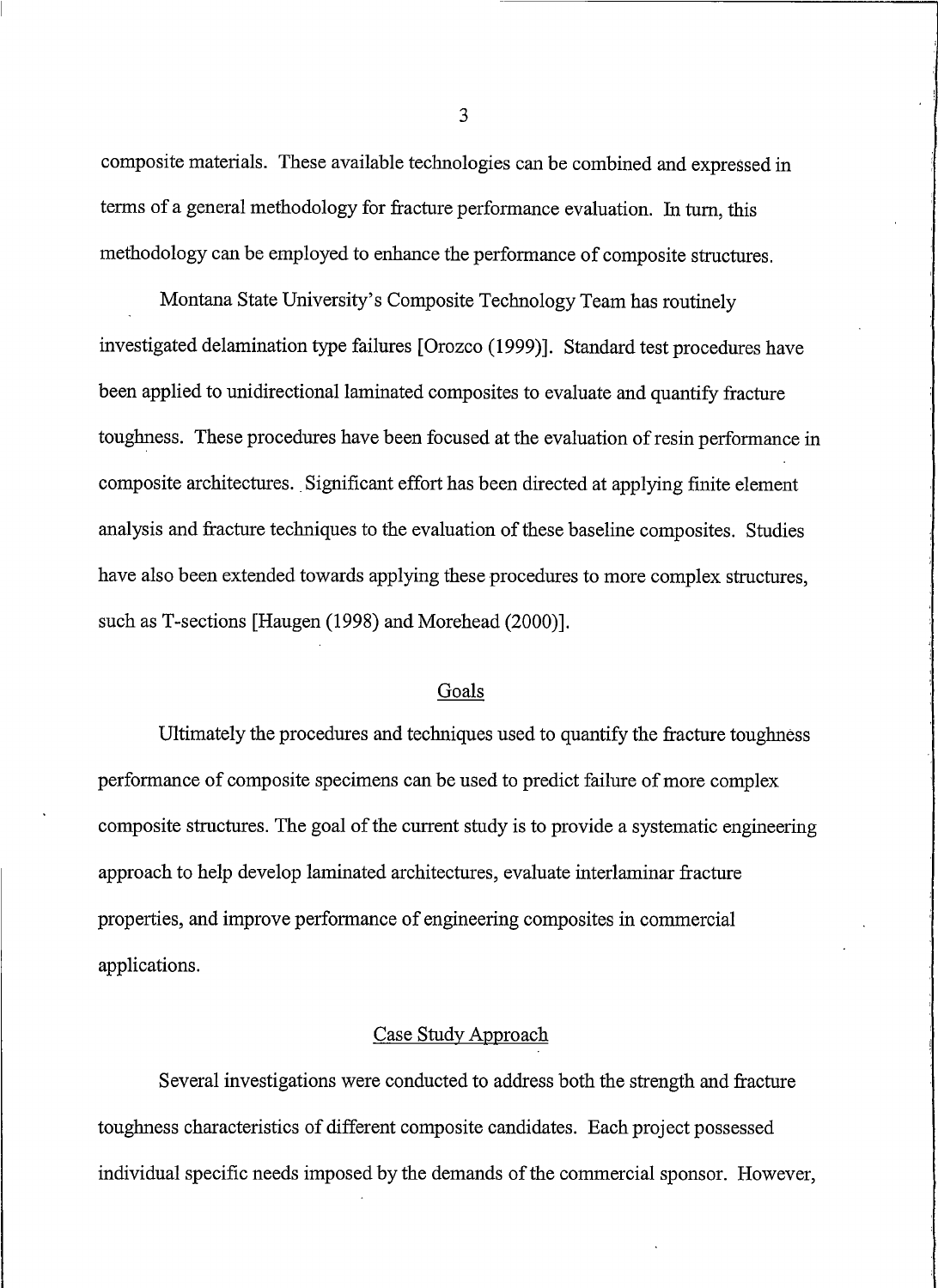a common theme was implemented to satisfy those needs. A basic methodology was developed to evaluate and improve fracture toughness properties and interlaminar performance.

Four individual case studies were performed where, each case involved a special class of composites. The material evaluated in each case was generally a more complex evolved composite than a standard longitudinal or quasi-isotropic composite. In all cases, steps were taken to improve the strength or stress performance of the material. It was suspected that certain sacrifices in fracture toughness may have been induced by these modifications. Table 1.1 contains descriptions of each case study including the sponsor, material description, use, and mode of failure investigated.

|                              | Case I                                                            | Case II                                            | Case III                                            | Case IV                                                          |
|------------------------------|-------------------------------------------------------------------|----------------------------------------------------|-----------------------------------------------------|------------------------------------------------------------------|
| Sponsor                      | Pratt & Whitney                                                   | Alliant<br>Techsystems                             | Advanced<br>Composite Group                         | Department of<br>Energy                                          |
| Material<br>Architecture     | Through thickness<br>reinforced carbon<br>fiber composites        | Honey comb<br>sandwich panels                      | Unidirectional<br>carbon fiber<br>laminates         | metal reinforced<br>composite root<br>structures                 |
| Application                  | High bypass<br>aerofan engine<br>blade                            | Fuel cells for X-33<br>space shuttle               | Aerospace low<br>temperature cured<br>structures    | Root fittings for<br>wind turbine root<br>connections            |
| Failure Mode<br>Investigated | Dynamic GII,<br>dynamic flexure,<br>static flexure and<br>tension | Flatwise tension<br>and compression,<br>GI and GII | GI, GII, dynamic<br>GII, and strength<br>properties | Bond threshold<br>and damage<br>tolerance                        |
| Numerical Study              | Dynamic GII                                                       | Flatwise tension.<br>GI and GII                    | None (used SEM<br>technology to<br>inspect damage)  | Single and double<br>lap shear and<br>miniature root<br>specimen |

Table 1.1 Case Study Evaluations

 $\overline{4}$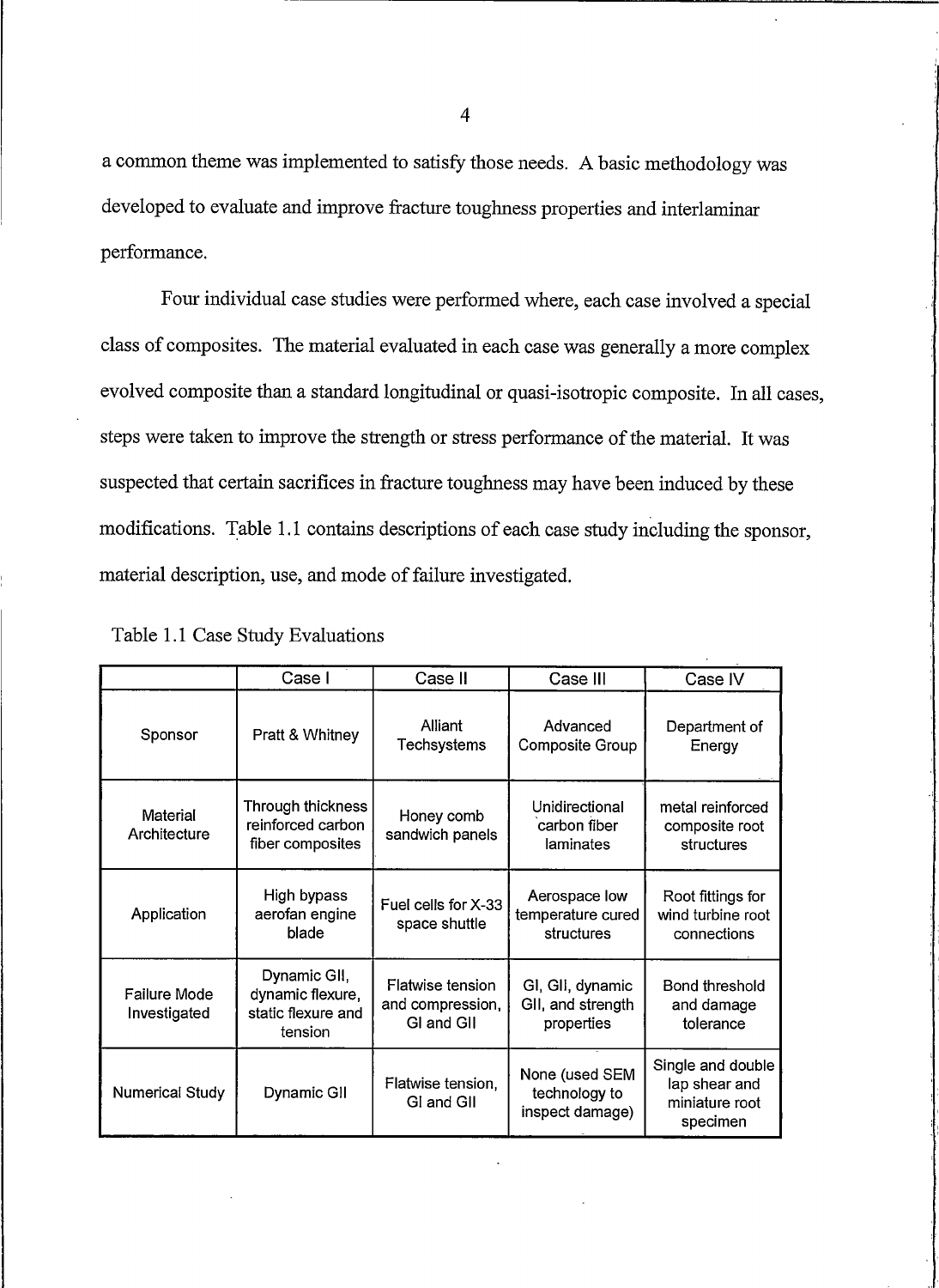Each of the case studies focuses on a specific aspect of delamination or interlaminar fracture. The materials in these studies were evaluated for advanced aerospace applications.

## Case I Carbon Fiber Aerofan Blades

Architecture variations were the primary focus of this case study. Through the thickness reinforced fabrics were used to reduce the probability of delamination. The degree of reinforcement was varied and appeared to have an effect on strength. These carbon fiber and epoxy laminates were resin transfer molded for high bypass aerofan blades shown in Figure 1.1.



Figure 1.1 PW-4000-112 Aerofan Blade